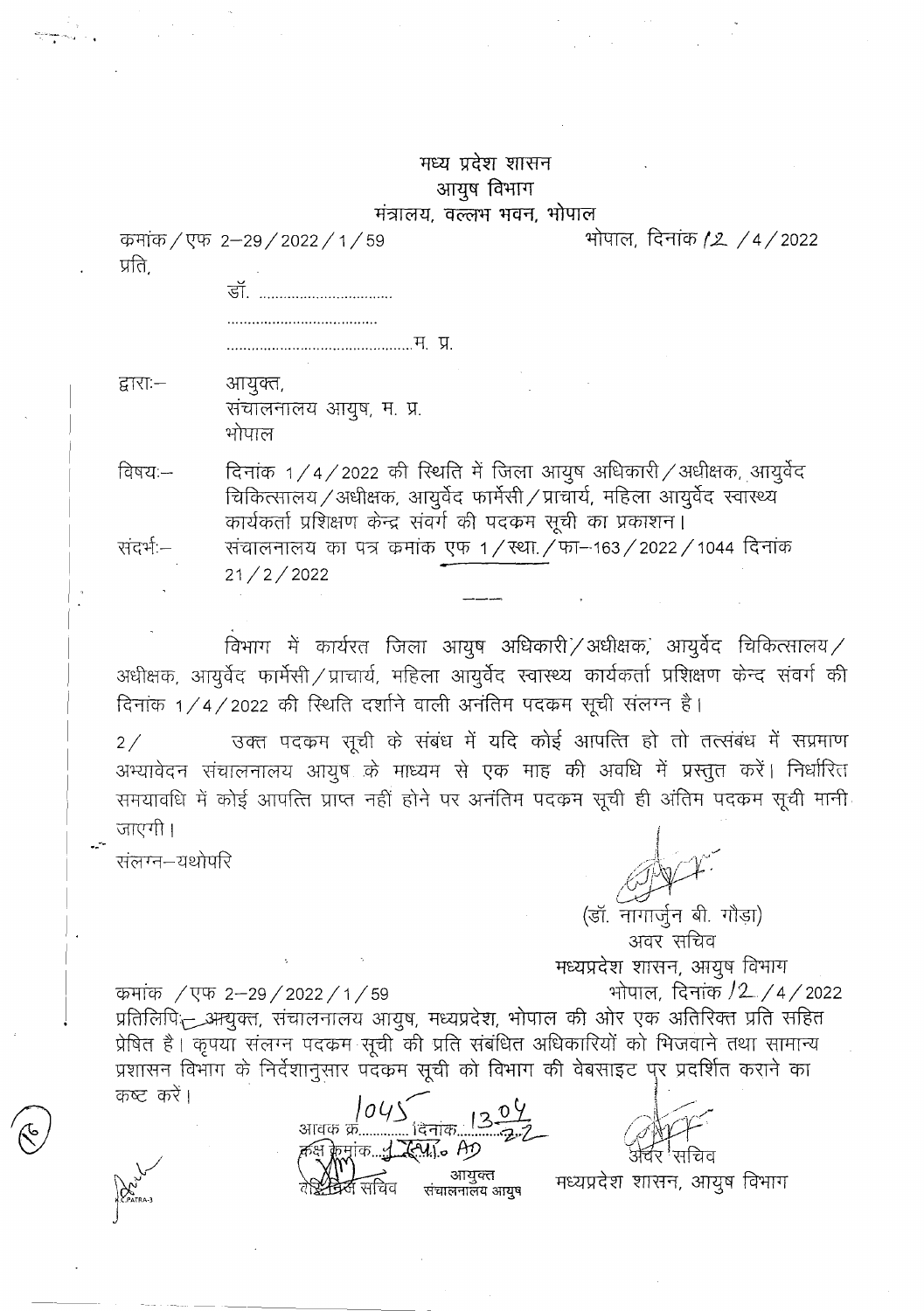## मध्य प्रदेश शासन आयुष विभाग मंत्रालय, वल्लभ भवन, भोपाल

कमांक / एफ 2-29 / 2022 / 1 / 59 प्रति.

डॉ. ............................... 

द्वाराः— आयुक्त, संचालनालय आयुष, म. प्र. भोपाल

दिनांक 1/4/2022 की रिथति में जिला आयूष अधिकारी/अधीक्षक, आयुर्वेद विषय:— चिकित्सालय / अधीक्षक, आयूर्वेद फार्मेसी / प्राचार्य, महिला आयुर्वेद स्वास्थ्य कार्यकर्ता प्रशिक्षण केन्द्र संवर्ग की पदकम सूची का प्रकाशन। संचालनालय का पत्र क्रमांक एफ 1/स्था./फा-163/2022/1044 दिनांक संदर्भ –  $21 / 2 / 2022$ 

विभाग में कार्यरत जिला आयुष अधिकारी/अधीक्षक, आयुर्वेद चिकित्सालय/ अधीक्षक, आयुर्वेद फार्मेसी / प्राचार्य, महिला आयुर्वेद स्वास्थ्य कार्यकर्ता प्रशिक्षण केन्द संवर्ग की दिनांक 1/4/2022 की रिथति दर्शाने वाली अनंतिम पदकम सूची संलग्न है।

उक्त पदकम सूची के संबंध में यदि कोई आपत्ति हो तो तत्संबंध में सप्रमाण  $2/$ अभ्यावेदन संचालनालय आयुष के माध्यम से एक माह की अवधि में प्रस्तुत करें। निर्धारित समयावधि में कोई आपत्ति प्राप्त नहीं होने पर अनंतिम पदकम सूची ही अंतिम पदकम सूची मानी जाएगी ।

संलग्न—यथोपरि

्आयुक्तः । अत्र राम्यप्र<br>संचलनालय आयुषम्ध्यप्रदेशः शासन, आयुषः विभागः

भोपाल, दिनांक /2 /4/2022

(डॉ. नागार्जुन बी. गौड़ा) अवर सचिव मध्यप्रदेश शासन, आयुष विभाग -कॅमांक / एफ. 2–29 / 2022 / 1 / 59 भोपाल, दिनांक /2 /4/2022 प्रतिलिपिः– आयुक्त, संचालनालय आयुष, मध्यप्रदेश, भोपाल की ओर एक अतिरिक्त प्रति सहित प्रेषित है। कृपयाँ संलग्न पदकम सूची की प्रति संबंधित अधिकारियों को भिजवाने तथा सामान्य प्रशासन विभाग के निर्देशानुसार पदंकम सूची को विभाग की वेबसाइट पुर प्रदर्शित कराने का कष्ट करें। आवक क्र…………… ।देनांक <mark>/3 <sup>2</sup>.</mark><br>———————————————————— कक्ष क्रमांक 1 सि. AD

 $\tau$ रि, निज सचिव $\tau$ 

K.C.PATRA-3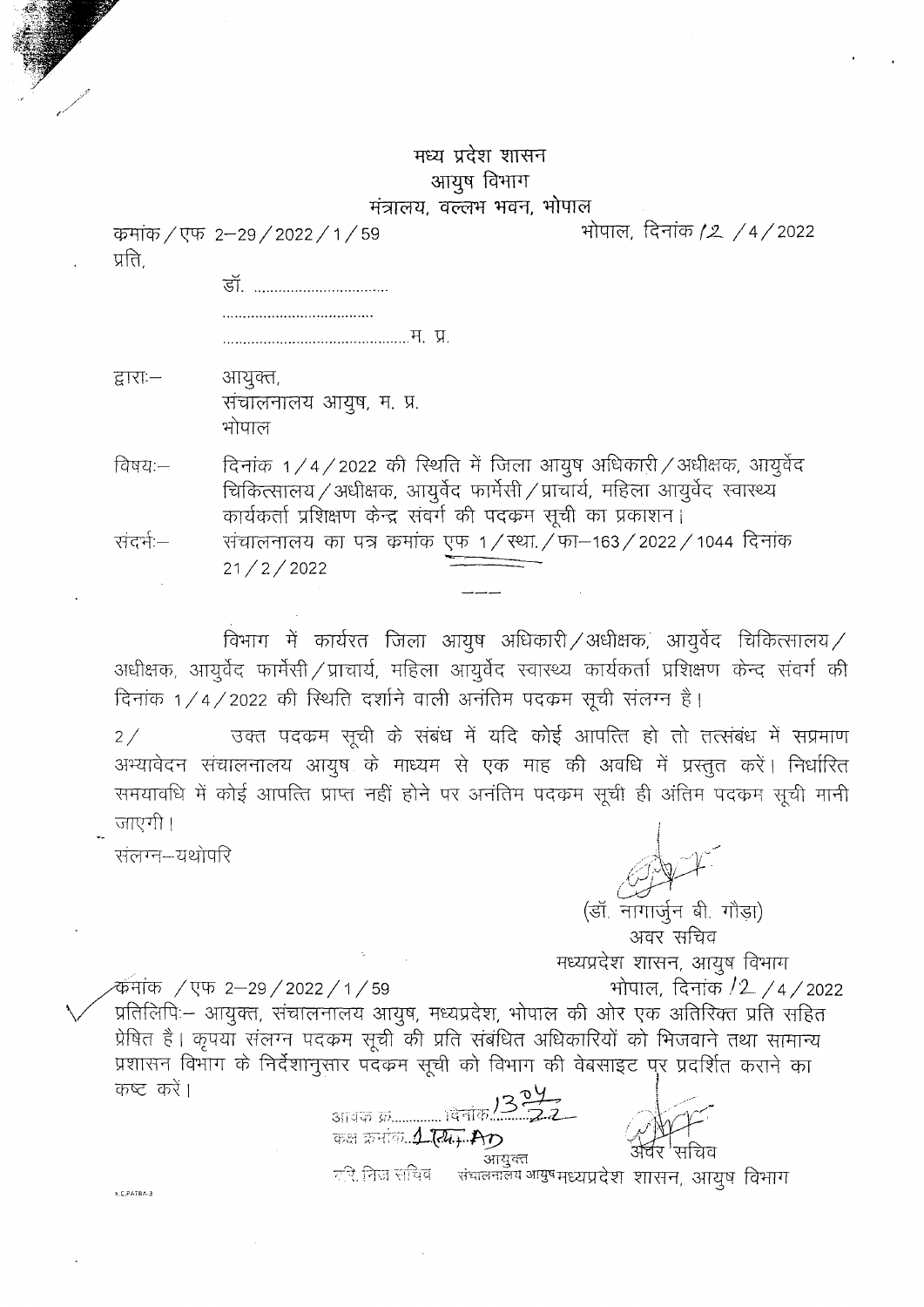|                |                        |                     |                                |          |                       | जिला आयुष अधिकारी/अधीक्षक आयुर्वेद चिकित्सालय/अधीक्षक आयुर्वेद फार्मेसी /प्राचार्य महिला आयुर्वेद स्वास्थ्य कार्यकर्ता प्रशिक्षण केन्द्र |                |                         |                                               |  |
|----------------|------------------------|---------------------|--------------------------------|----------|-----------------------|------------------------------------------------------------------------------------------------------------------------------------------|----------------|-------------------------|-----------------------------------------------|--|
|                |                        |                     |                                |          |                       | <u>की दिनांक 01.04.2022 की स्थिति दर्शाने वाली प्रस्तावित अनंतिम पदकम सूची</u>                                                           |                |                         |                                               |  |
| 0 <sub>1</sub> | स्वीकृत पदों की संख्या |                     | $\mathcal{F}^{\mathcal{A}}$    |          | $1 -$<br>$2 -$<br>योग | रथाई<br>अरथाई                                                                                                                            |                | 11<br>50<br>61          |                                               |  |
| 02             | पदों का विवरण          |                     |                                |          | (क)                   | ड्यूटी पद–61<br>जिला आयुष अधिकारी<br>अधीक्षक शासकीय आयुर्वेद                                                                             |                | 51<br>07                |                                               |  |
|                |                        |                     |                                |          |                       | महावि. चिकित्सालय<br>प्राचार्य, महिला आयुर्वेद स्वा.<br>कार्यकर्ता प्रशिक्षण केन्द्र<br>अधीक्षक शासकीय आयुष फार्मेसी                     |                | 02<br>0 <sub>1</sub>    |                                               |  |
|                |                        |                     |                                | $\sim 2$ |                       | 01 जिलों के लिये<br>02 अन्य विभाग के लिये                                                                                                |                | 61<br>निरंक             |                                               |  |
|                |                        |                     |                                |          | (ग)<br>(घ)            | (ख)  प्रतिनियुक्ति रक्षित<br>अवकाश रक्षित<br>प्रशिक्षण रक्षित                                                                            |                | निरंक<br>निरंक<br>निरंक |                                               |  |
| 03             | वेतनमानों की रिथति     |                     | संवर्ग के लिये स्वीकृत वेतनमान |          | योग                   | रवीकृत पद संख्या–61<br>. पूर्ण वेतनमान रु. <u>67300-206900 लेवल 13</u>                                                                   |                | 61                      |                                               |  |
|                |                        |                     |                                |          | (क)                   | सीधी भर्ती का प्रतिशत<br>कार्यरत अधिकारी                                                                                                 |                | २ ५–प्रतिशत             | 1.5 (1.3 जिला आयुष अधिकारी<br>एवं ०२ अधीक्षक) |  |
|                |                        |                     |                                |          |                       | (ख) पदोन्नति का प्रतिशत<br>कार्यरत ,अधिकारी                                                                                              |                | 7 ५–प्रतिशत<br>12       |                                               |  |
|                |                        | $\mathcal{O}^{\pm}$ |                                |          |                       | <b>EXAMPLE 25 A REAL ASSESS</b>                                                                                                          | North American |                         |                                               |  |

 $\hat{\rho}$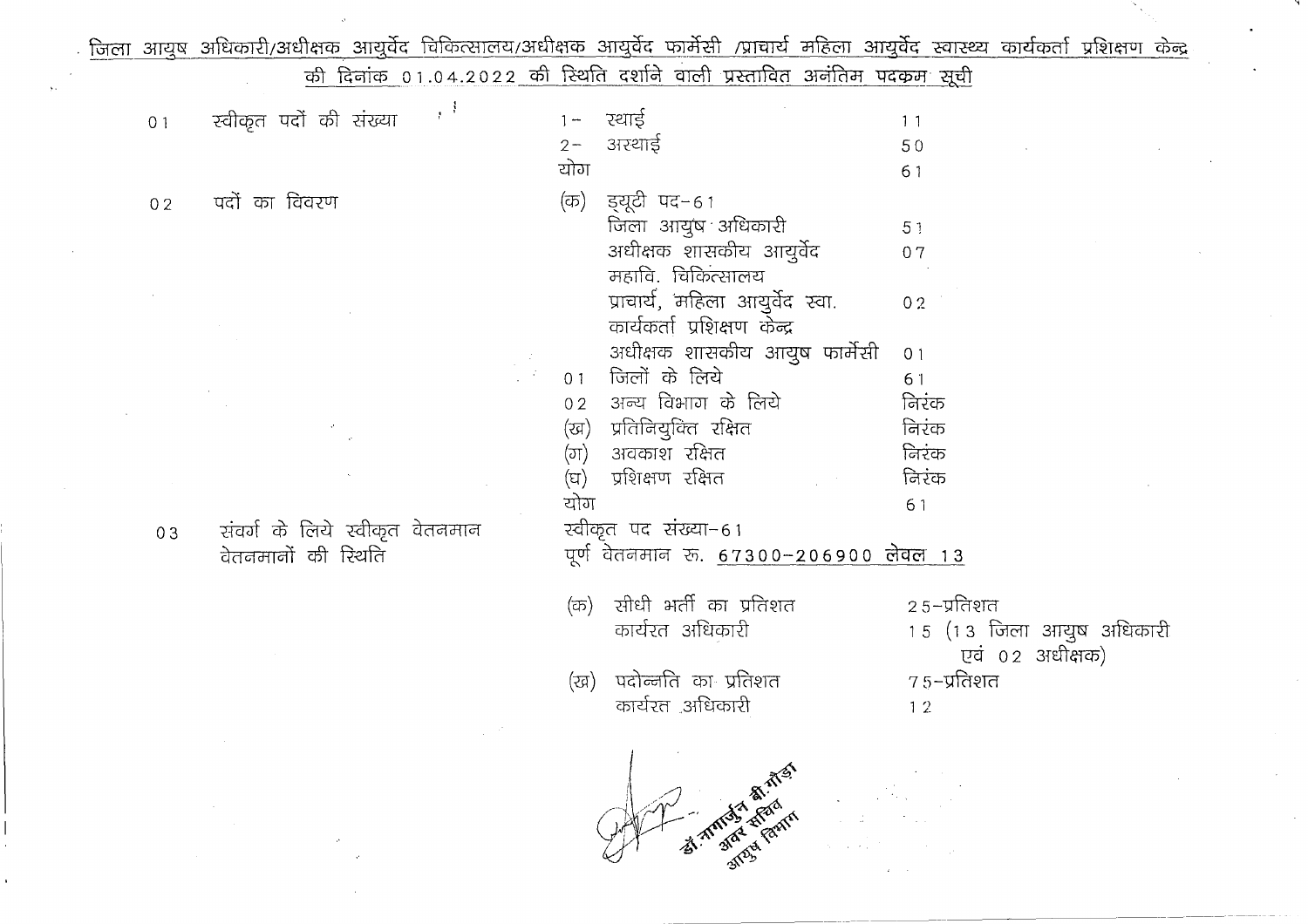## जिला आयुष अधिकारी /अधीक्षक आयुर्वेद चिकित्सालय /अधीक्षक आयुर्वेद फार्मेसी/ प्राचार्य महिला आयुर्वेद स्वास्थ्य कार्यकर्ता प्रशिक्षण के

की

दिनांक '01.04.2022 की स्थिति दर्शाने वाली प्रस्तावित अनंतिम पदकम सूची

वेतनमान-67300-206900 लेवल 13

| क.             | अधिकारी का<br>नाम                     | शैक्षणिकं<br>योग्यता       | भर्ती<br>का    | ਕर्ग  | जन्मतिथि | शास.सेवा में<br>प्रथम नियु. | संवर्ग में<br>नियुक्ति का | वर्तमान पदस्थापना<br>स्थान          | गृह जिला       | रिमार्क |
|----------------|---------------------------------------|----------------------------|----------------|-------|----------|-----------------------------|---------------------------|-------------------------------------|----------------|---------|
|                |                                       |                            | तरीका          |       |          | का दिनांक                   | दिनांक                    |                                     |                |         |
|                | $\overline{2}$                        | $\mathbf{3}$               | $\overline{4}$ | 5     | 6        | 8                           | $\mathsf{S}$              | 11                                  | $\overline{7}$ | 12      |
|                | डॉ.प्रदीप कुमार<br>चतुर्वेदी          | बी.ए.एम.<br>एस./<br>एम.डी. | पदो.           | रग.   | 01.08.61 | 09.12.91                    | 03.03.09                  | प्र. संभा. आयुष<br>अधिकारी–ग्वालियर | मुरैना         |         |
| $\overline{2}$ | डा0 महेश चन्द्र<br>कंडारिया           | बी.ए.एम.<br>एस.            | पदो.           | अजा.  | 25.04.64 | 13.01.94                    | 29.06.15                  | जि.आ.अधि. आगर<br>मालवा              | 3.Y.           |         |
| 3              | डॉ. दाताराम<br>जयंत                   | बी.ए.एम.<br>एस.            | पदो.           | अजा.  | 08.10.64 | 13.01.94                    | 29.06.15                  | जि.आ.अधि.<br>शाजापुर                | भिण्ड          |         |
| $\overline{4}$ | डा0 नयन सिंह<br>बारकेल                | बी.ए.एम.<br>एस.            | पदो.           | अजजा. |          | $13.03.63$   15.07.97       | 29.06.15                  | जिला आयुष अधि.<br>अलीराजपुर         | धार            |         |
| 5              | डा0 बिन्द्<br>परस्ते                  | बी.ए.एम.<br>एस.            | पदो.           | अजना. | 20.06.77 | 09.07.08                    | 29.06.15                  | प्र.संभा.आयुष<br>अधिकारी–<br>जबलपुर | बिला. $(5.7)$  |         |
| 6              | $\overline{\text{SIO}}$ नीलम<br>कटारा | बी.ए.एम.<br>एस.            | पदो.           | अजना. | 07.06.82 | 01.07.08                    | 29.06.15                  | जिला आयुष अधि.<br>मंदसौर            | झाबुआ          |         |
| $\overline{7}$ | डा० कु. ज्योति<br>पांचाल              | बी.ए.एम.<br>एस.            | पदो.           | अजना. | 19.06.78 | 11.07.08                    | 29.06.15                  | जिला आयुष अधि.<br>राजगढ             | धार            |         |
| 8              | डा0 अर्चना<br>मरावी                   | बी.ए.एम.<br>एस.            | पदो.           | अजना. | 30.06.79 | 17.07.08                    | 29.06.15                  | जिला आयुष अधि.<br>जबलपुर            | मण्डला         |         |
| $\overline{9}$ | डा० अंतिम<br>कुमार नलवाया             | बी.ए.एम.<br>एस.            | पदो.           | अजना. | 20.10.80 | 26.06.08                    | 29.06.15                  | जिला आयुष अधि.<br>भोपाल             | झाबुआ          |         |

 $\ldots$  2  $\ldots$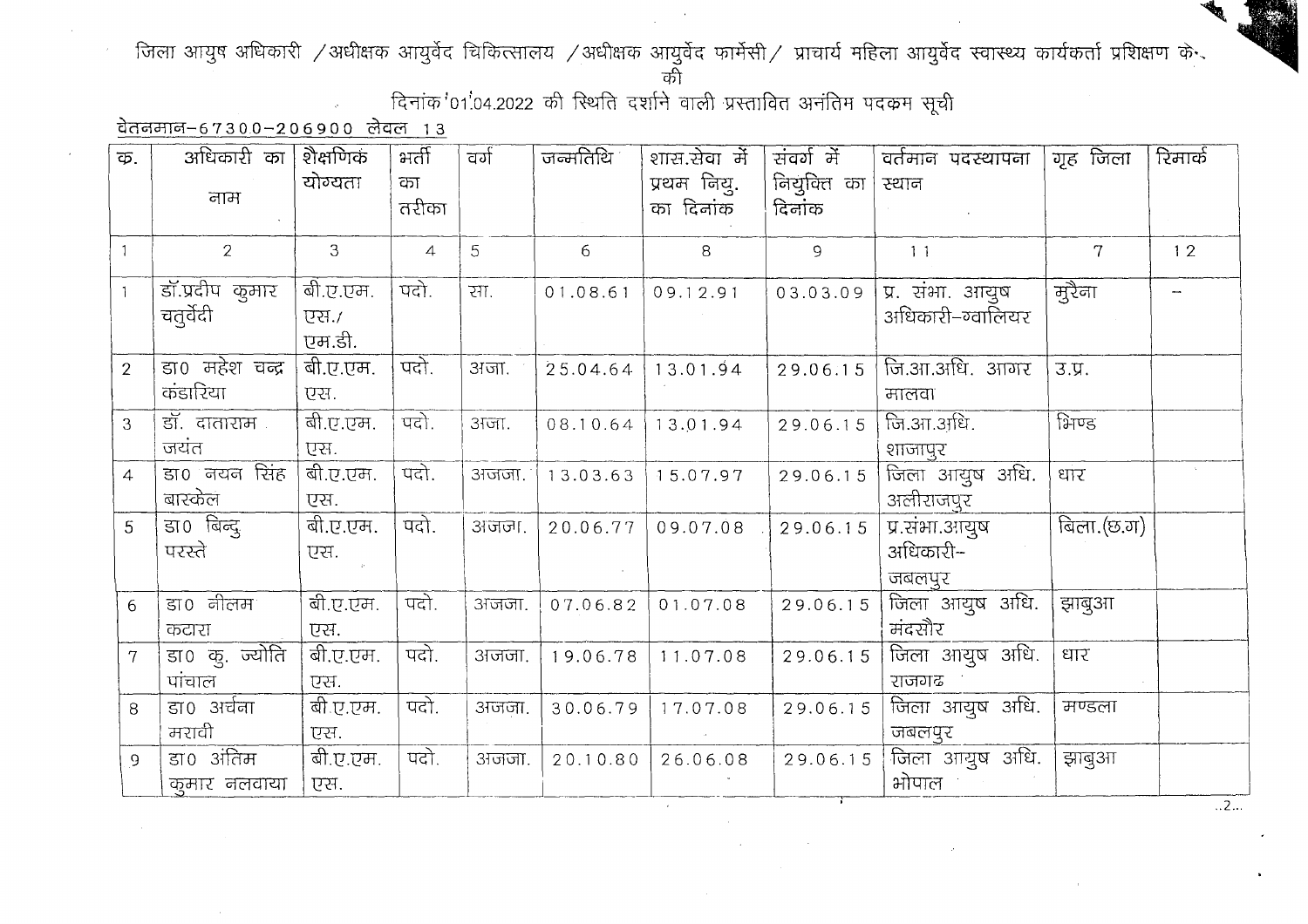$\frac{1}{2}$ 

| क. | अधिकारी का<br>नाम  | शेक्षणिक<br>योग्यता | भर्ती<br>का<br>तरीका | वर्ग  | जन्मतिथि | शास.सेवा में<br>प्रथम नियु.<br>का दिनांक | संवर्ग में<br>नियुक्ति का<br>दिनांक | वर्तमान<br>पदस्थापना<br>स्थान | गृह जिला    | रिमार्क |
|----|--------------------|---------------------|----------------------|-------|----------|------------------------------------------|-------------------------------------|-------------------------------|-------------|---------|
|    |                    |                     |                      |       |          |                                          |                                     |                               |             |         |
| 10 | डा0 हार सिंह       | बी.ए.एम.            | पदो.                 | अजजा. | 06.08.77 | 02.07.08                                 | 29.06.15                            | जिला आयुष                     | झाबुआ       |         |
|    | तोमर               | एस.                 |                      |       |          |                                          |                                     | अधि. बडवानी                   |             |         |
| 11 | डा0 हंसा           | बी.ए.एम.            | पदो.                 | अजना. | 15.07.82 | 26.06.08                                 | 30.06.15                            | प्र.संभा.आयुष                 | झाबुआ       |         |
|    | बारिया             | एस.                 |                      |       |          |                                          |                                     | अधि. उंज्जैन                  |             |         |
| 12 | डॉ.वासुदेव         | बी.ए.एम.            | पदो.                 | अजना. | 05.07.77 | 02.07.08                                 | 29.06.15                            | जिला आयुष                     | खरगोन       |         |
|    | आसलकर              | एस.                 |                      |       |          |                                          |                                     | अधि. खरगोन                    |             |         |
| 13 | डॉ.ज्योति ठाकुर,   | बी.ए.एम.            | सीधी                 | अजना  | 13.06.81 | 02.05.16                                 | 02.05.16                            | शा.आयु.महा.                   | सिवनी       |         |
|    | अधीक्षक            | एस                  | भर्ती                |       |          |                                          |                                     | चिकि.जबलपुर                   |             |         |
| 14 | डॉ.निधि<br>मिश्रा  | बी.ए.एम.            | सीधी                 | सा.   | 04.08.81 | 28.04.16                                 | 28.04.16                            | शा.स्वा.आयु.                  | रीवा        |         |
|    | (द्विवेदी),अधीक्षक | एस                  | भर्ती                |       |          |                                          |                                     | महा.चिकि. रीवा                |             |         |
| 15 | डॉ.नरेन्द्र सिंह   | बी.ए.एम.            | सीधी                 | अपिंव | 28.02.81 | 17.11.11                                 | 13.12.19                            | जिला<br>अायुष                 | टीकमगढ      |         |
|    | लोधी               | एस                  | भर्ती                |       |          |                                          |                                     | अधि. सीहोर                    |             |         |
|    |                    | एम.डी.              |                      |       |          |                                          |                                     |                               |             |         |
| 16 | डॉ. शारदा मिश्रा   | बी.ए.एम.            | सीधी                 | रग.   | 02.07.76 | 11.05.16                                 | 13.12.19                            | जिला<br>आयुष                  | रीवा        |         |
|    |                    | एस                  | भर्ती                |       |          |                                          |                                     | अधि. रीवा                     |             |         |
|    |                    | एम.डी.              |                      |       |          |                                          |                                     |                               |             |         |
| 17 | डॉ. सौरभ           | बी.ए.एम.            | सीधी                 | रना.  | 03.08.79 | 24.01.20                                 | 24.01.20                            | जिला<br>आयुष                  | कानपुर      |         |
|    | पुरवार             | ਦੁਸ਼ <sup>ੇ</sup>   | भर्ती                |       |          |                                          |                                     | अधि. मुरैना                   | <b>3040</b> |         |
| 18 | डॉ. निधि गुप्ता    | बी.ए.एम.            | सीधी                 | सा.   | 01.01.83 | 12.12.19                                 | 12.12.19                            | जिला<br>आयुष                  | मंदसौर      |         |
|    |                    | एस                  | भर्ती                |       |          |                                          |                                     | अधि. नीमच                     |             |         |
| 19 | डॉ. रितू तिवारी    | बी.ए.एम.            | सीधी                 | रग.   | 05.09.82 | 13.12.19                                 | 13.12.19                            | जिला<br>अायुष                 | पन्ना       |         |
|    |                    | एस                  | भर्ती                |       |          |                                          |                                     | अधि. सतना                     |             |         |
| 20 | डॉ. मनीषा          | बी.ए.एम.            | सीधी                 | सा.   | 20.09.79 | 29.04.16                                 | 12.12.19                            | जिला<br>आयुष                  | छतरपुर      |         |
|    | पाठक               | एस                  | भर्ती                |       |          |                                          |                                     | अधि. उज्जैन                   |             |         |
| 21 | डॉ. सुरत्ना सिंह   | बी.ए.एम.            | सीधी                 | अपिव  | 11.07.79 | 13.12.19                                 | 13.12.19                            | जिला<br>अायुष                 | सागर        |         |
|    | चौहान              | ਦੁਸ਼                | भर्ती                |       |          |                                          | $\mathcal{V}$                       | अधि. नरसिंहपूर                |             |         |

 $\ldots$ 

Ž

 $\alpha$